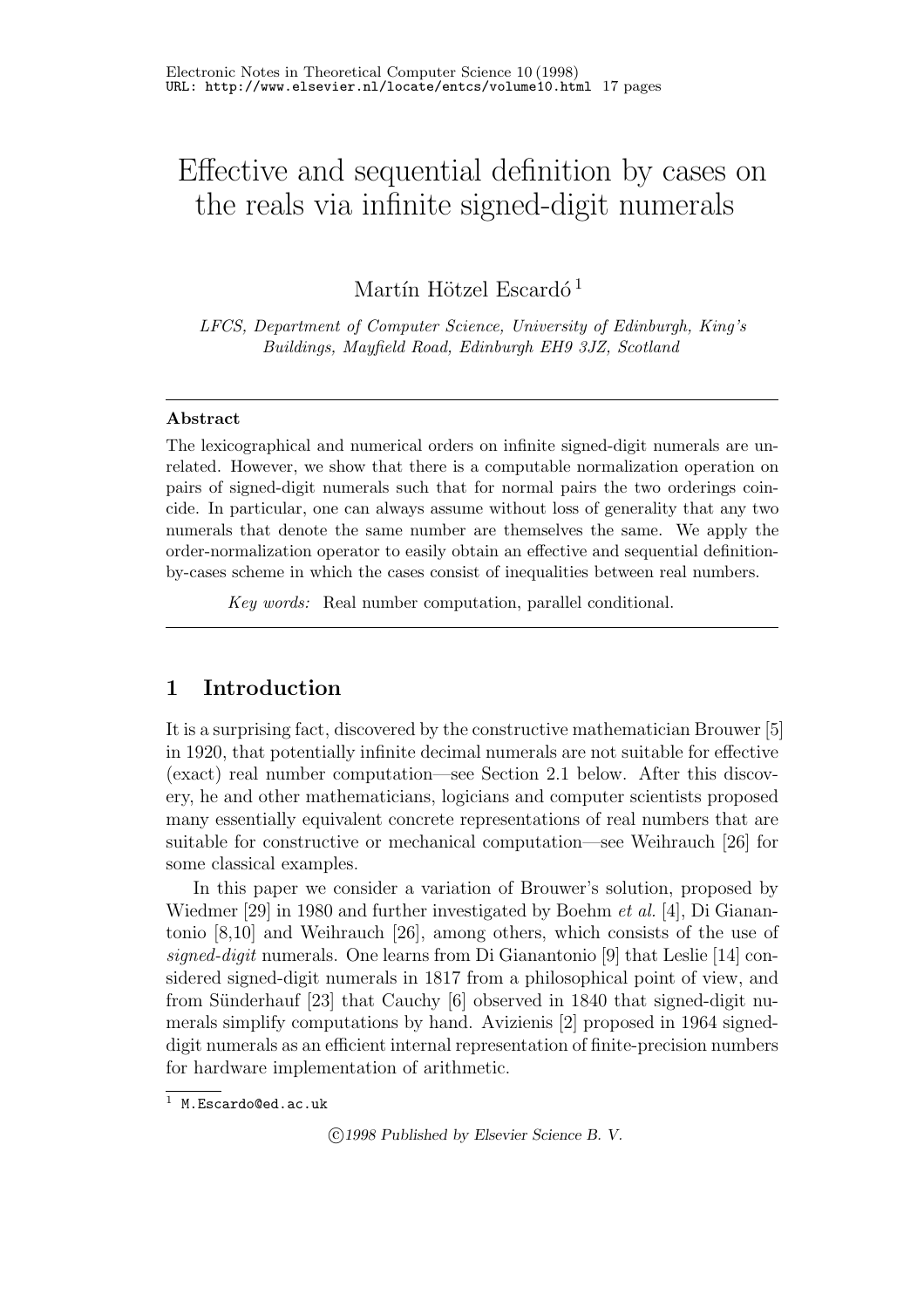Elegant algorithms for exact Riemann integration and global maximum determination via signed-digit numerals were recently developed by Alex Simpson [21].

#### 1.1 Effective case analysis on the reals

In all effective approaches to exact real number computation via concrete representations, the (in)equality relations are undecidable. In particular, this means that it is not possible to obtain exact algorithms from finite-precision algorithms by simply changing the underlying representation of numbers. The reason is that (in)equality tests are the basic ingredient for branching and looping.

Nevertheless, many definitions by cases consisting of inequalities, such as

$$
\min(x, y) = \begin{cases} x & \text{if } x \le y, \\ y & \text{otherwise,} \end{cases}
$$

do produce computable functions. The point is that such functions cannot be computed by first evaluating the condition and then computing the corresponding branch.

But some general case-analysis schemes do exist. For example, if  $f, g$ :  $\mathbb{R} \to \mathbb{R}$  are computable functions that agree at a computable number  $x_0$ , then the function  $h : \mathbb{R} \to \mathbb{R}$  defined by

$$
h(x) = \begin{cases} f(x) & \text{if } x \leq x_0, \\ g(x) & \text{if } x \geq x_0 \end{cases}
$$

is also computable [26, Lemma 3.8]. In fact, as observed by Alex Simpson (personal communication),  $h$  can be implemented simply by

$$
h(x) = f(\min(x, x_0)) + g(\max(x, x_0)) - f(x_0).
$$

Here we consider a slightly more general computable case-analysis operator specified by

cases
$$
cases(x, t, y, z) = \begin{cases} y & \text{if } x < t \text{ or } y = z, \\ z & \text{if } x > t \text{ or } y = z, \end{cases}
$$

with domain of definition  $\{(x, t, y, z) | x = t \text{ implies } y = z\}.$  Given this domain of definition, an equivalent specification is

cases
$$
cases(x, t, y, z) = \begin{cases} y & \text{if } x \leq t, \\ z & \text{if } x \geq t. \end{cases}
$$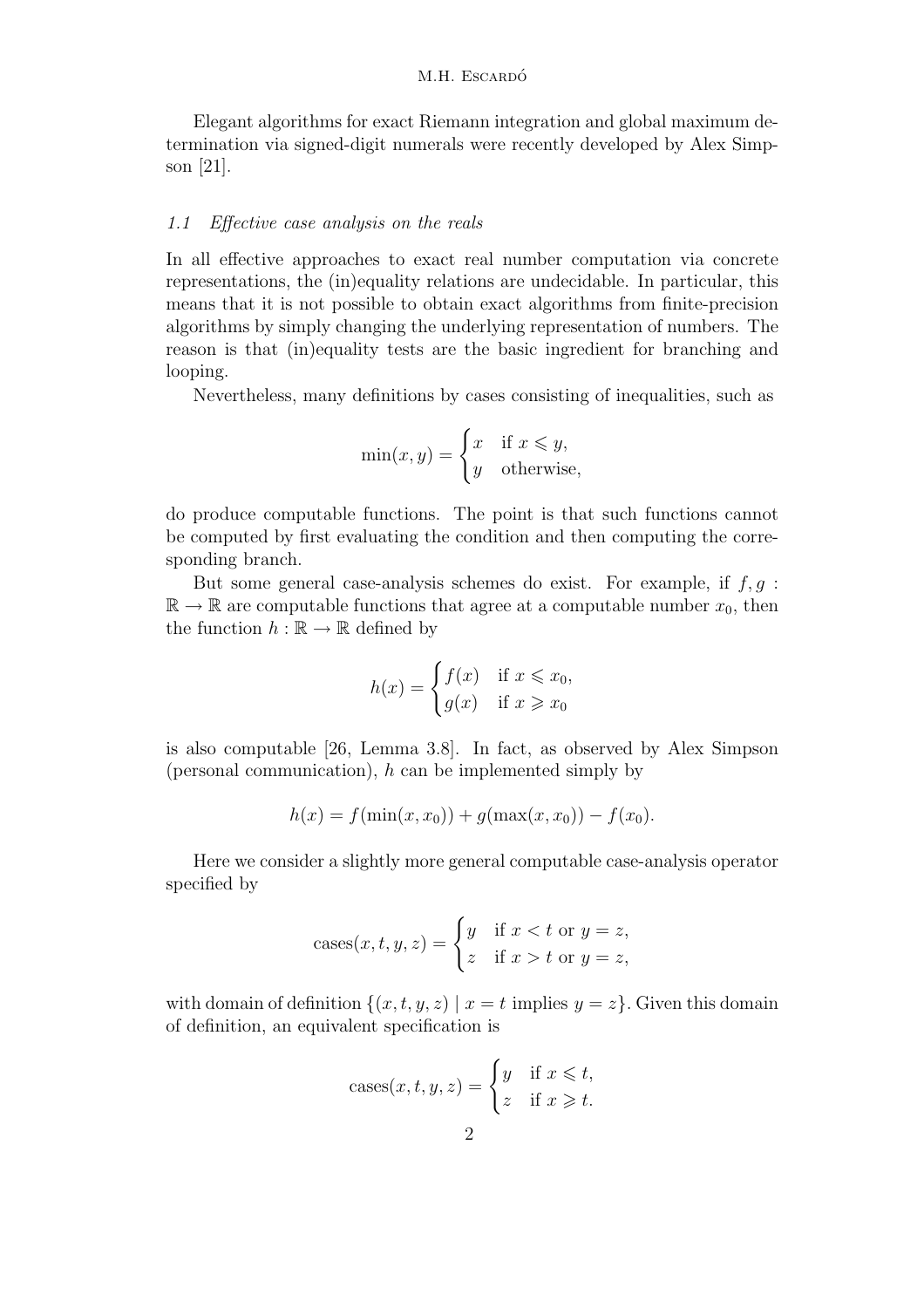In order to see that this scheme is more general than the previous one, notice that

$$
\min(x, y) = \text{cases}(x, y, x, y), \qquad \max(x, y) = \text{cases}(x, y, y, x)
$$

and that h can be implemented by

$$
h(x) = \text{cases}(x, x_0, f(x), g(x)).
$$

In order to see that it is strictly more general, notice that the case-analysis operator cannot be implemented from the previous case-analysis scheme because it is a partial function and the functions used in the first implementation of  $h$ are all total. In fact, computable partial functions such as

$$
sgn(x) = \begin{cases} -1 & \text{if } x < 0, \\ 1 & \text{if } x > 0 \end{cases}
$$

can be implemented by

$$
sgn(x) = \text{cases}(x, 0, -1, 1).
$$

The previous scheme with  $f(x) = -1$ ,  $g(x) = 1$ , and any choice of  $x_0$  would produce an incorrect implementation, because

$$
h(x) = f(\min(x, x_0)) + g(\max(x_0, x)) - f(x_0) = -1 + 1 - 1 = -1
$$

and hence  $h \neq \text{sgn}$ .

Finally, notice that the case-analysis operator is a continuous map, defined on a subset of  $\mathbb{R}^4$ , which cannot be extended to a continuous map on any larger subset. In other words, the points  $(x, t, y, z)$  with  $x = t$  but  $y \neq z$  are singularities of the case-analysis operator. This means that the partial character of the case-analysis operator is due to topological rather than recursion-theoretic reasons.

#### 1.2 Lexicographical order versus numerical order

In order to implement the above case-analysis operator (Section 4), we first investigate the connections between the lexicographical and numerical orders of infinite signed-digit numerals (Section 3). The main result is that there is a computable normalization operation on pairs of numerals such that for normal pairs the two orderings coincide. In particular, one can always assume without loss of generality that any two numerals that denote the same number are themselves the same. This is surprising because single numerals cannot have effectively determinable canonical forms—see Section 2.4.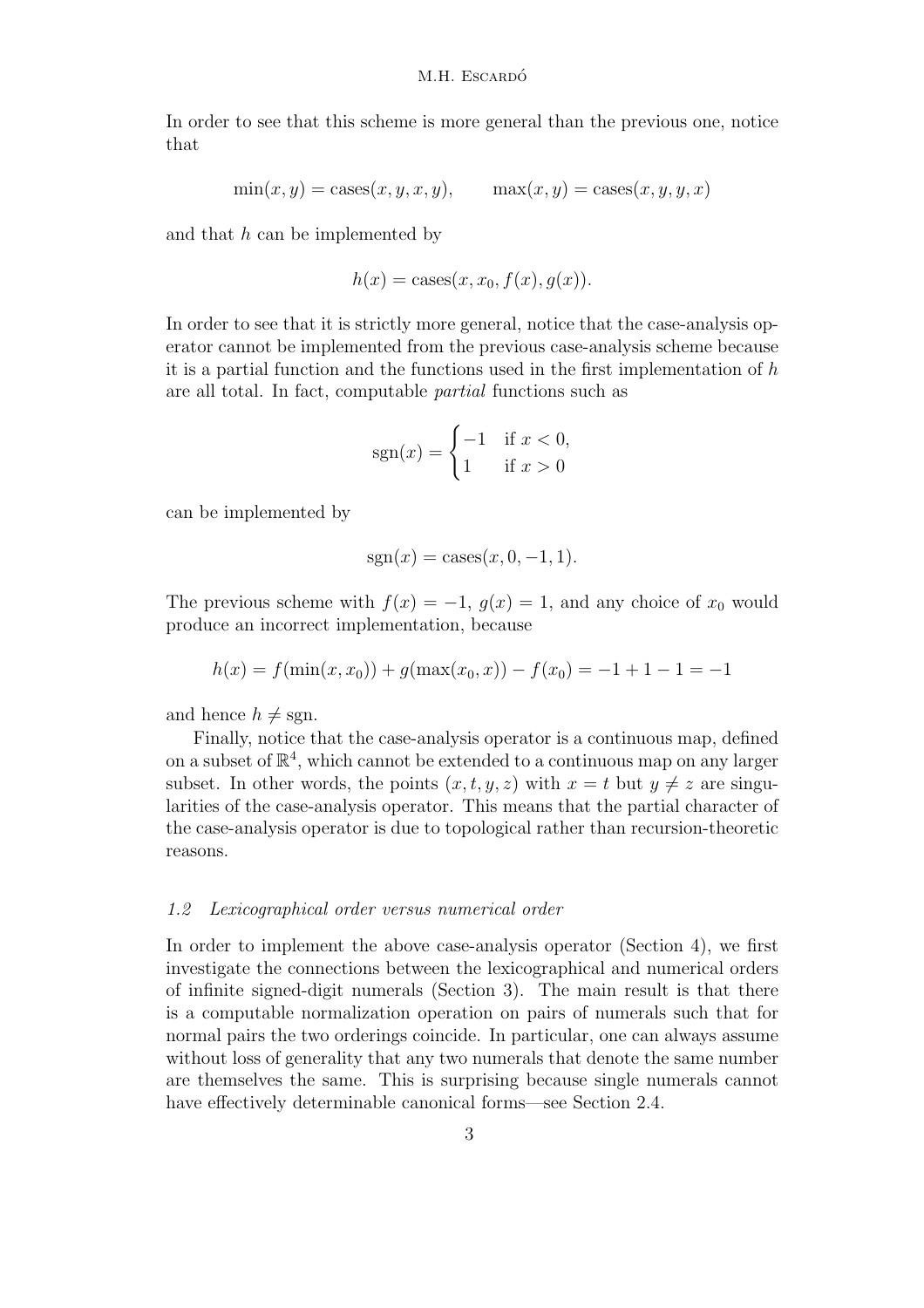#### 1.3 Sequential case analysis on the reals

Sequentiality issues arise when one considers partial elements. For this part of the paper we assume some familiarity with domain theory [1,18] and the programming language PCF [16,11]. As opposed to other case-analysis operators considered in the literature [3,7], the above operator admits a sequential implementation.

One of the simplest examples of a "parallel" operation is the so-called parallel-or [20,16], defined by the following table:

|       |         | false true                  |      |
|-------|---------|-----------------------------|------|
|       |         |                             | true |
| false | $\perp$ | false true                  |      |
|       |         | $true$   true   true   true |      |

Notice that this is part of Kleene's three-valued logic [12]. Since the computational interpretation of  $\perp$  is non-termination, this function requires some form of parallel evaluation. In fact, if the first argument is always evaluated first and it happens to be  $\perp$ , then the value of parallel-or at  $(\perp, \text{true})$ , namely true, cannot be correctly evaluated, because one never gets the chance of evaluating the second argument. If, on the other hand, the second argument is always evaluated first, the same problem arises with the evaluation of parallel-or at (true,  $\perp$ ). The only way out is to evaluate both arguments in a parallel fashion. In recursion theory, this kind of evaluation is referred to as dovetailing [19] and is usually achieved via Kleene's T-predicate [12].

Parallel-or is not definable in sequential languages such as PCF [16, consequence of Activity Lemma 4.2, pages 235–236]. The (extremely hard) problem of characterizing sequentiality in semantic terms is outside the scope of this paper. An operational formulation is given by the Activity Lemma. Roughly, it says that every unevaluated PCF expression has a unique "active subexpression", which is the one that has to be evaluated first. This property fails when one extends PCF with parallel-or or related constructions.

The case-analysis operator defined above is related to the so-called *parallel* conditional. For the flat domain of natural numbers, it is defined by

pif *p* then *x* else 
$$
y = \begin{cases} x & \text{if } p = \text{true or } x = y, \\ y & \text{if } p = \text{false or } x = y, \\ \bot & \text{otherwise.} \end{cases}
$$

As for parallel-or, no argument of the parallel conditional can be safely eval-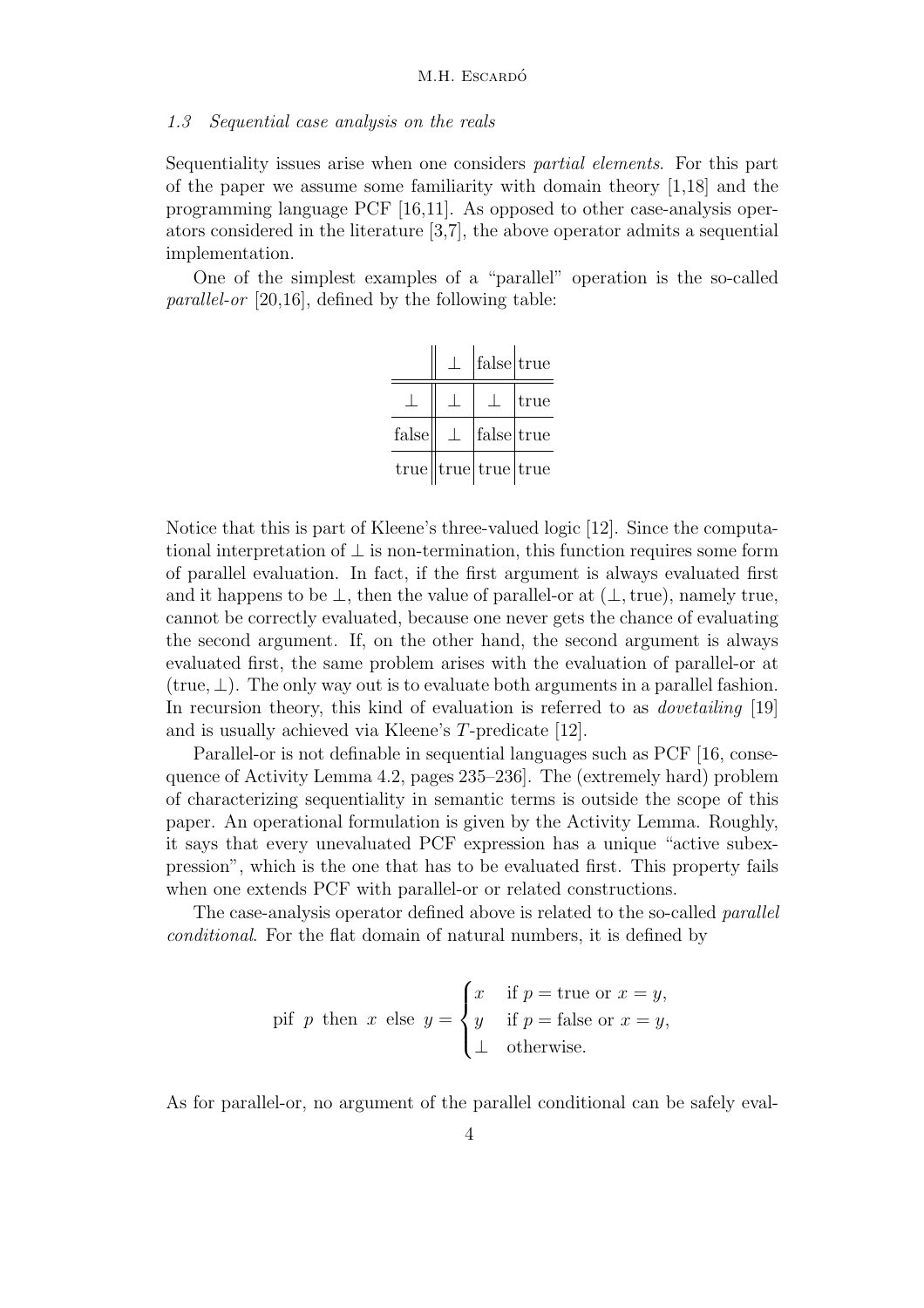uated first, because

\n
$$
\text{pif true then } x \text{ else } \bot = x,
$$
\n

\n\n $\text{pif false then } \bot \text{ else } y = y,$ \n

\n\n $\text{pif } \bot \quad \text{then } x \text{ else } x = x.$ \n

The parallel conditional has a pseudo-parallel conditional as a relative, defined by

$$
\text{ppi } p \text{ then } x \text{ else } y = \begin{cases} x & \text{if } p = \text{true or } x = y \text{, but } y \neq \bot, \\ y & \text{if } p = \text{false or } x = y \text{, but } x \neq \bot, \\ \bot & \text{otherwise.} \end{cases}
$$

This construction is sequential, because one can first evaluate one of the branches, then the other, and finally, if necessary, the condition. In fact, it can be implemented from the usual sequential conditional by

ppif p then x else  $y =$  if  $(x = y)$  then x else if p then x else y.

The author doesn't know whether this has already been observed.

The parallel conditional generalizes from the flat domain of natural numbers to any cpo with binary meets such that the binary-meet operation is continuous (e.g. (algebraic and) continuous Scott domains) [17]:

pif *p* then *x* else 
$$
y = \begin{cases} x & \text{if } p = \text{true}, \\ y & \text{if } p = \text{false}, \\ x \sqcap y & \text{if } p = \bot. \end{cases}
$$

It is not clear to the author whether the pseudo-parallel conditional can also be generalized to a large class of domains. In this paper we consider a generalization to a domain of signed-digit numerals (Section 4).

Boehm and Cartwright [3] observed that the parallel conditional is useful in connection with a computable partial inequality test

$$
(x <_{\perp} y) = \begin{cases} \text{true} & \text{if } x < y, \\ \text{false} & \text{if } x > y, \\ \perp & \text{otherwise.} \end{cases}
$$

For instance, one can implement min by

$$
\min(x, y) = \text{pif } x <_{\perp} y \text{ then } x \text{ else } y,
$$

because when the test diverges the parallel conditional still converges as the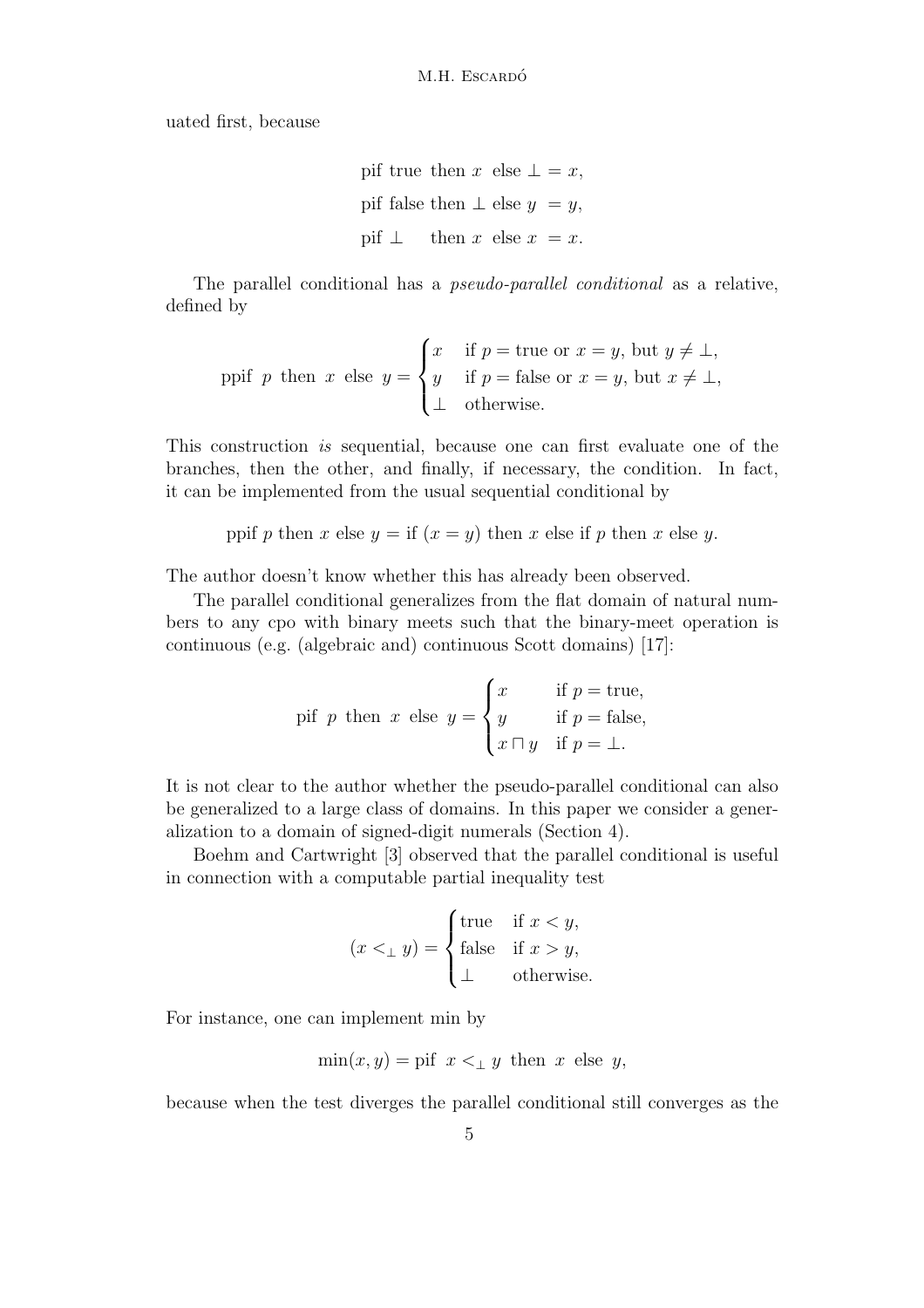two branches are equal:

$$
min(x, x) = \text{pif } \perp \text{ then } x \text{ else } x = x \sqcap x = x.
$$

This was explored in detail by the author in the context of the interval domain [7].

Notice that the above observation makes sense only for extensional domains of real numbers. By "extensional" here we mean that each real number has a unique representation. An example is the interval domain. For *inten*sional domains, the meet of two different representations of a number is not a third representation of the number in general. A counter-example is given by the domain of signed-digit numerals considered in this paper. It consists of finite and infinite sequences of signed-digits endowed with the prefix order. Hence meets are greatest common prefixes. However, if one takes meets after performing order-normalization, correct results are obtained.

In summary, our sequential implementation of the case-analysis operator (Section 4) relies on (1) order-normalization, (2) the partial inequality relation, (3) a pseudo-parallel conditional for the domain of numerals. This explicit factorization via the partial inequality relation and the pseudo-parallel conditional doesn't make sense when partial truth values and numerals are not available, so a direct construction is also given.

One has to be careful about what is meant by "evaluate first" when infinite objects (such that infinite sequences or functions) are involved. It is surely not meant that the object is completely evaluated, because this doesn't even make sense. Rather, it is meant that a canonical "part" of the object is evaluated first. For infinite sequences, this part will usually be the first term of the sequence (the "head").

## 1.4 Organization

For the reader's convenience, we begin by recalling the basic facts about real number computation via infinite signed-digit numerals in Section 2. We then investigate the connections between the lexicographical and numerical orders in Section 3. This is applied to obtain extremely simple constructions of the case-analysis operator for total and partial numerals in Section 4.

# 2 Computation via signed-digit numerals

For simplicity, in this paper we consider binary numerals. We first consider standard binary numerals and recall their main drawback from the point of view of computability (Section 2.1). We then briefly show how signed-digit binary numerals overcome the difficulties (Section 2.2) and define computability (Section 2.3). Finally, we discuss the issue of canonical forms (Section 2.4).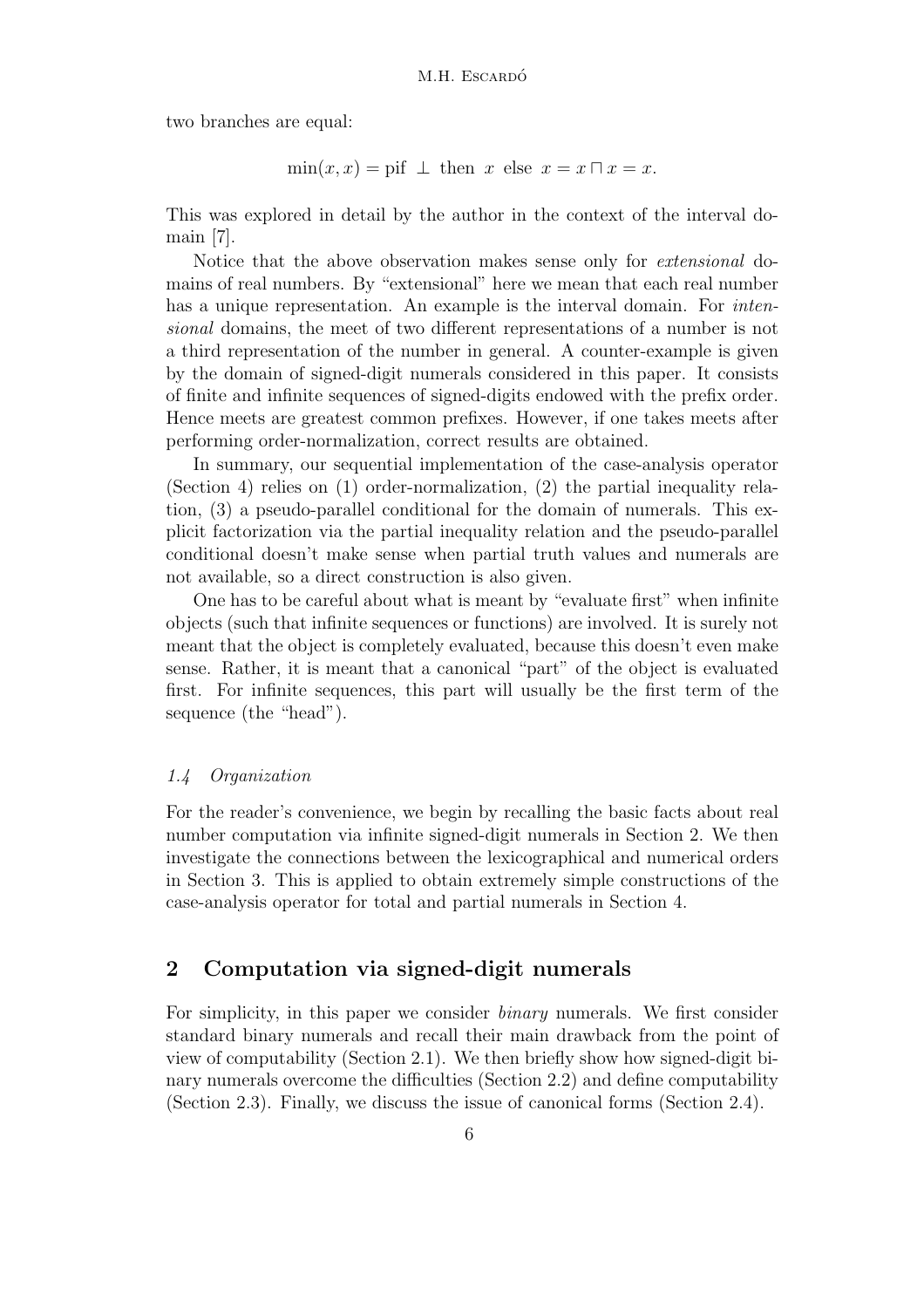#### 2.1 Standard numerals

A numeral is an infinite sequence over the digit alphabet  $2 = \{0, 1\}$ . A numeral  $\alpha \in 2^{\omega}$  denotes the number

$$
[\![\alpha]\!] = \sum_{i \geq 0} \alpha_i \cdot 2^{-(i+1)} \in [0,1].
$$

If one wants to extend binary notation to the whole real line, one can use a mantissa-exponent representation—see e.g. [9]. Since this adds little to our considerations, we restrict ourselves to numerals over a closed and bounded interval.

The map  $\alpha \mapsto \llbracket \alpha \rrbracket$  is a surjection  $q : 2^{\omega} \rightarrow [0, 1]$ . It is not an injection because the dyadic rationals  $m/2^n \in (0,1)$  have two binary notations. We say that a function  $\phi: 2^{\omega} \to 2^{\omega}$  realizes a function  $f: [0,1] \to [0,1]$  if the following diagram commutes:



Of course, here we are interested in computable realizers. A necessary condition for a function  $\phi : 2^{\omega} \to 2^{\omega}$  being computable is that finite subsequences of  $\phi(\alpha)$  depend only on finite subsequences of  $\alpha$ . In this case we say that  $\phi$  is of finite character.

**Proposition 2.1** A function  $\phi: 2^{\omega} \to 2^{\omega}$  is of finite character iff it is continuous.

Here 2 is endowed with the discrete topology and  $2^{\omega}$  with the product topology, so that  $2^{\omega}$  is Cantor space—see e.g. [22].

**Proposition 2.2** The surjection  $q: 2^{\omega} \rightarrow [0, 1]$  is a topological quotient map.

Simply because it is continuous, and a continuous surjection of compact Hausdorff spaces is always a quotient map.

Corollary 2.3 A function with a realizer of finite character is necessarily continuous.

Unfortunately, the converse is not true.

Proposition 2.4 There are continuous functions with no realizer of finite character, for example  $f(x) = 3x/4$ .

See e.g. [29,10]. Corollary 2.3, Proposition 2.4 and Corollary 2.5 are essentially due to Brouwer [5].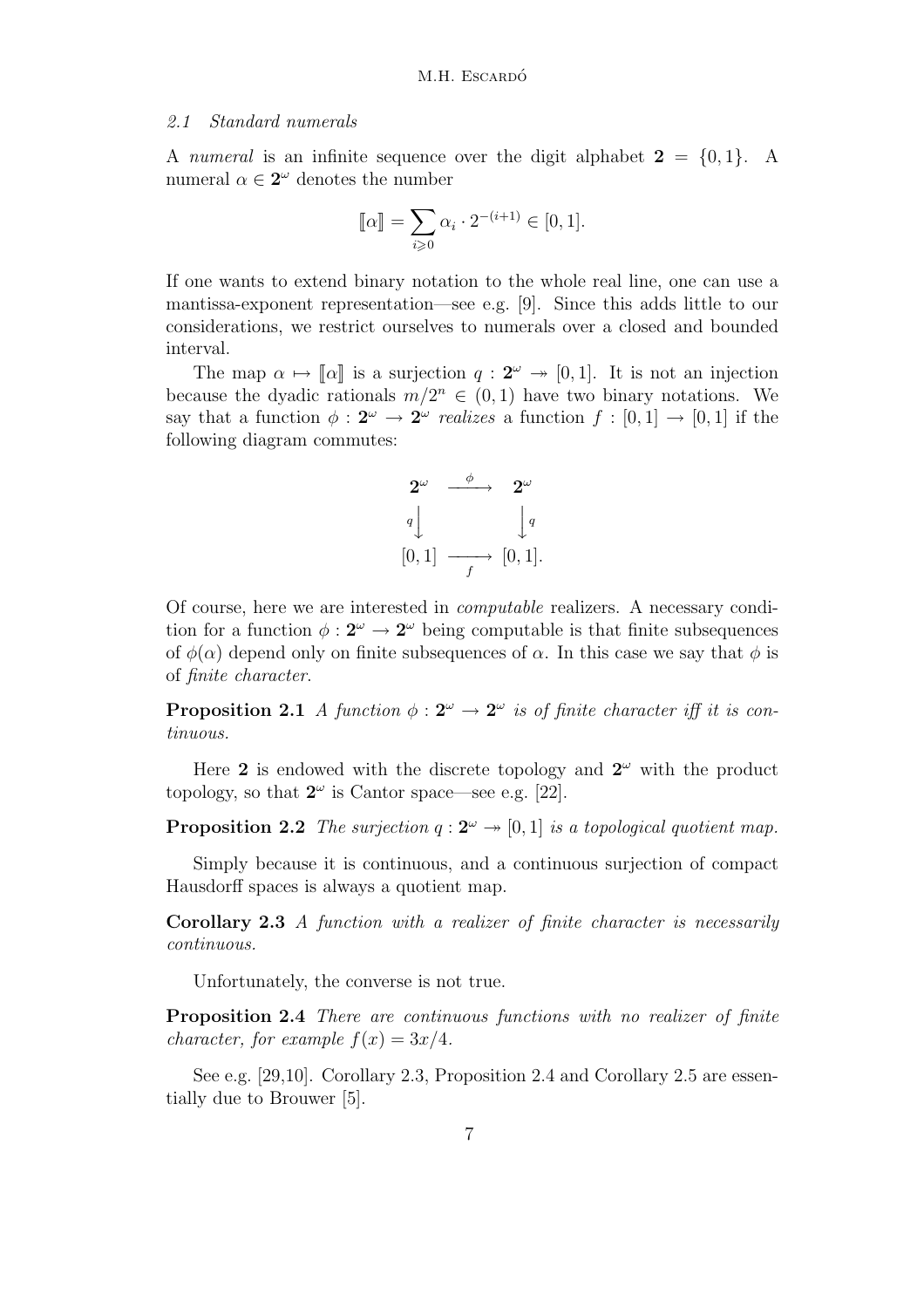**Corollary 2.5** Simple functions such as  $f(x) = 3x/4$  fail to be computable in standard digital notation.

This is of course independent of the choice of a base—but different counterexamples are needed for different bases. However, Brouwer showed that the use of the non-standard base  $2/3$  with digits 0 and 1 solves this problem. Turing [25] didn't notice the problem when he defined computable numbers. He corrected his definition in [24], adopting Brouwer's solution. Here we consider a variation of this solution, consisting of the use of the standard base 2 with negative digits.

#### 2.2 Signed-digit numerals

A signed-digit numeral is an infinite sequence over the signed-digit alphabet  $\mathbf{3} = \{1, 0, 1\}$ , where  $\bar{1}$  stands for  $-1$ . A numeral  $\alpha \in \mathbf{3}^{\omega}$  denotes the number

$$
[\![\alpha]\!] = \sum_{i \geq 0} \alpha_i \cdot 2^{-(i+1)} \in [-1, 1].
$$

As before, the surjection  $\alpha \mapsto \llbracket \alpha \rrbracket$  is a quotient map  $q : 3^{\omega} \to [-1, 1]$ . The above definitions and facts for standard numerals apply to signed-digit numerals, except that now one has that, in contrast to Proposition 2.4,

**Proposition 2.6** Every continuous function  $f : [-1,1] \rightarrow [-1,1]$  has a realizer  $\phi: 3^{\omega} \to 3^{\omega}$  of finite character.

The same holds for functions of several arguments, with realizers defined in the obvious way.

**Proof.** Müller [15], and Weihrauch and Kreitz [28], showed that the quotient map  $q: 3^{\omega} \rightarrow [-1, 1]$  is *admissible* (or maximal) in the following sense. For every quotient map  $q': 3^{\omega} \rightarrow [-1, 1]$ , there is a (far from unique) continuous map  $t: 3^{\omega} \rightarrow 3^{\omega}$  which translates from q'-notation to q-notation, meaning that  $q' = q \circ t$ . The same argument shows that, more generally, for every continuous map  $g: 3^{\omega} \to [-1, 1]$  there is a continuous map  $\phi: 3^{\omega} \to 3^{\omega}$  such that  $g = q \circ \phi$ . (In other words, the space  $3^{\omega}$  is projective over the quotient map q.) Then the result follows by taking  $q = f \circ q$ .

#### 2.3 Computability

For the purposes of this paper, a function  $f : [-1,1] \rightarrow [-1,1]$  is computable if it has a computable realizer  $\phi: 3^{\omega} \to 3^{\omega}$ . Computability on  $3^{\omega}$  can be defined e.g. via Turing machines with oracles [13,27,26]. In practice, an intuitive understanding of computability on  $3^\omega$  is enough for most purposes.

#### 2.4 The lexicographical order and canonical forms

We order numerals by the lexicographical order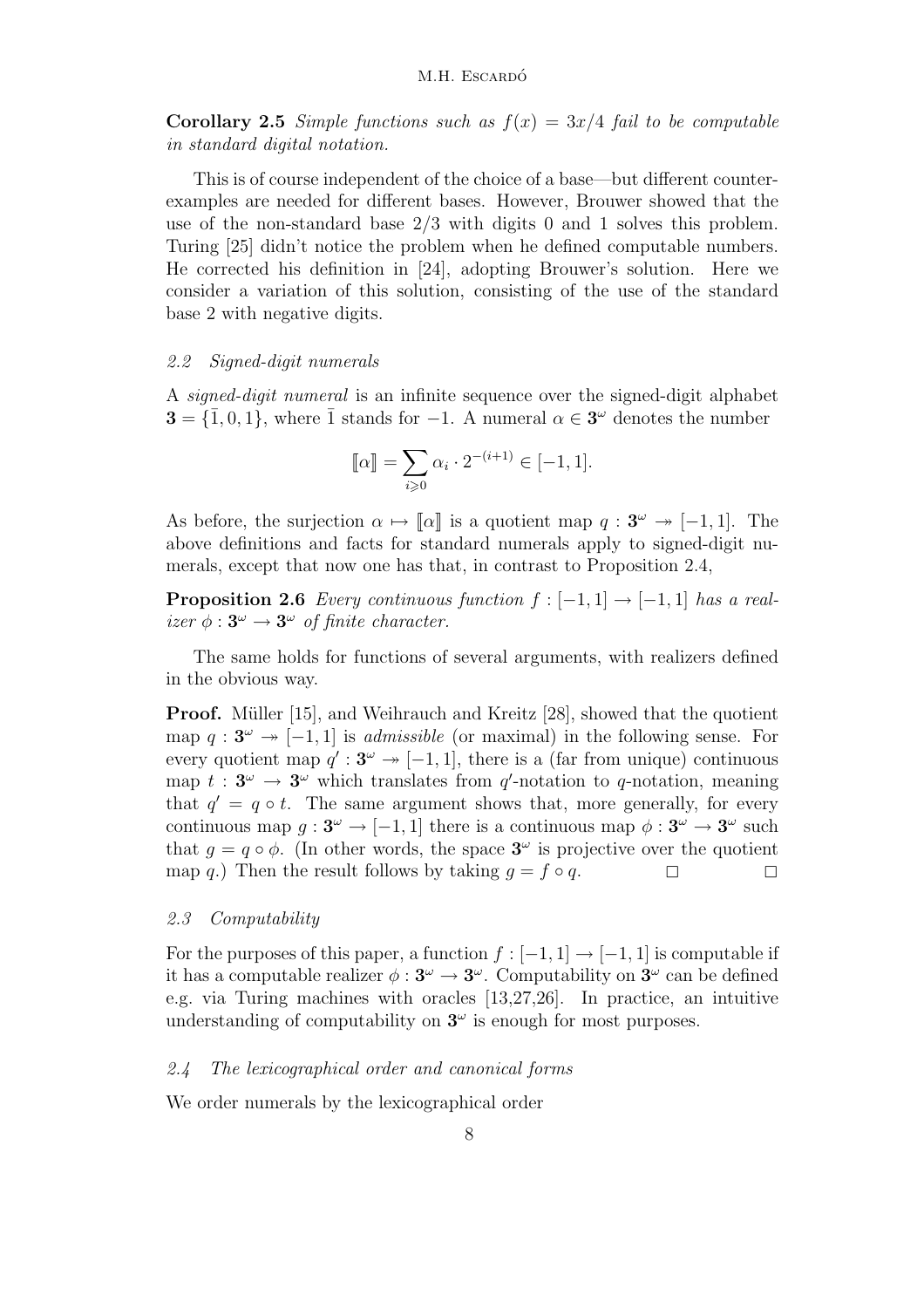$\alpha < \beta$  iff there is an integer k such that  $\alpha_k < \beta_k$  and  $\alpha_i = \beta_i$  for each  $i < k$ .

Each number has two canonically associated signed-digit numerals:

Proposition 2.7 Every number is denoted by a smallest and by a largest signed-digit numeral.

**Proof.** The preimage of a point by the quotient map  $q: 3^{\omega} \to [-1, 1]$  is a closed set because q is continuous. But topologically closed subsets of  $3^{\omega}$  are closed under non-empty infima and suprema in the lexicographical order (in fact, this characterizes topologically closed subsets).  $\Box$ 

However, there are no effectively determinable canonical forms:

Proposition 2.8 There is no continuous, denotation-preserving idempotent map  $c: 3^{\omega} \to 3^{\omega}$  such that  $c(q^{-1}(\lbrace x \rbrace))$  is a singleton for each  $x \in [-1,1]$ .

**Proof.** If there were,  $[-1, 1]$  would be a retract of  $3^\omega$ . But  $3^\omega$  is a totally disconnected space, and such spaces are closed under retracts. On the other hand,  $[-1, 1]$  is connected.

# 3 Lexicographical order versus numerical order

If  $\alpha, \beta \in 2^{\omega}$  are standard numerals then

 $\alpha \leq \beta$  implies  $\llbracket \alpha \rrbracket \leq \llbracket \beta \rrbracket$ .

This property fails for signed-digit numerals (for example, for  $\alpha = \overline{1}1^{\omega}$  and  $\beta = 0\overline{1}^{\omega}$  one has  $\alpha < \beta$  but  $\alpha = \alpha \leq -1/2 = \beta$ . Moreover, its converse fails for both standard and signed-digit numerals (for example, for  $\alpha = 10^{\omega}$ ) and  $\beta = 01^{\omega}$  one has that  $\llbracket \alpha \rrbracket = \llbracket \beta \rrbracket = 1/2$  but  $\alpha \nleq \beta$ ). However, it turns out that signed-digit numerals admit a very strong order-normalization property that standard numerals don't.

## 3.1 Order-normalization

**Definition 3.1** A pair  $(\alpha, \beta)$  of numerals is *order-normal* iff

- (i)  $\alpha < \beta$  and  $\llbracket \alpha \rrbracket < \llbracket \beta \rrbracket$ , or
- (ii)  $\alpha = \beta$ , or
- (iii)  $\alpha > \beta$  and  $\llbracket \alpha \rrbracket > \llbracket \beta \rrbracket$ .

Thus, for order-normal pairs  $(\alpha, \beta)$ , the condition  $\|\alpha\| = \|\beta\|$  implies  $\alpha = \beta$ . In order to emphasize that order-normality is a property of pairs of numerals and not of single numerals, we observe that the pair  $(\alpha, \alpha)$  is always ordernormal.

**Theorem 3.2** There is a computable, denotation-preserving idempotent map onorm :  $3^{\omega} \times 3^{\omega} \rightarrow 3^{\omega} \times 3^{\omega}$  whose fixed-points are order-normal pairs.

That is, onorm $(\alpha, \beta) = (\alpha', \beta')$  implies that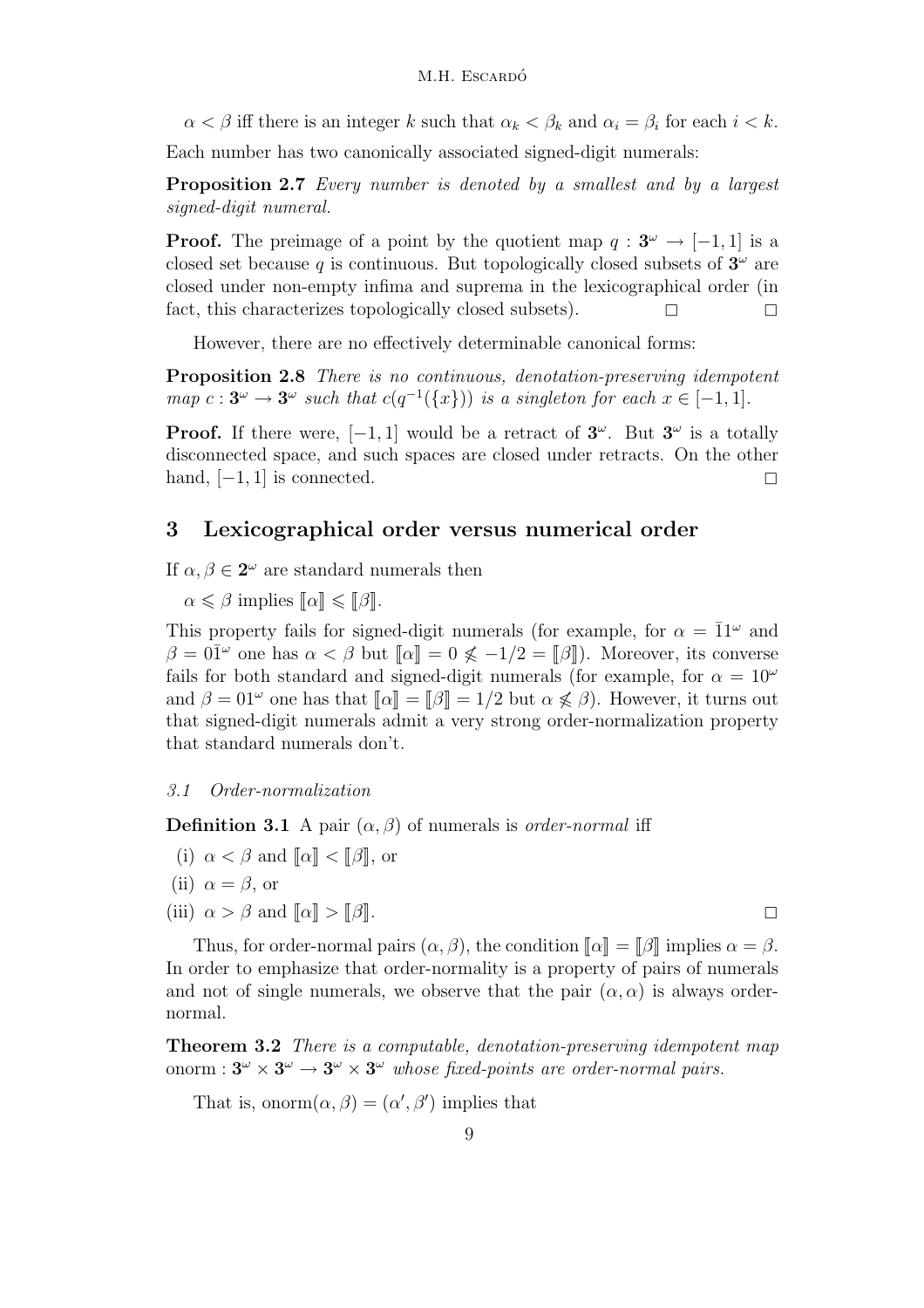- (i)  $(\llbracket \alpha \rrbracket, \llbracket \beta \rrbracket) = (\llbracket \alpha' \rrbracket, \llbracket \beta' \rrbracket),$
- (ii)  $(\alpha', \beta')$  is order-normal, and
- (iii) onorm $(\alpha', \beta') = (\alpha', \beta')$ .

We don't make use of the idempotency condition (iii) in our applications.

In order to prove Theorem 3.2, it is convenient to introduce a weak version of order-normality. A pair  $(\alpha, \beta)$  of numerals is head-normal if

- (i)  $\alpha < \beta$  and  $\|\alpha\| < \|\beta\|$ , or
- (ii)  $\alpha_0 = \beta_0$ , or
- (iii)  $\alpha > \beta$  and  $\llbracket \alpha \rrbracket > \llbracket \beta \rrbracket$ .

Lemma 3.3 There is a computable, denotation-preserving idempotent map hnorm :  $3^{\omega} \times 3^{\omega} \rightarrow 3^{\omega} \times 3^{\omega}$  whose fixed points are head-normal pairs.

With this we can easily prove the order-normalization theorem.

Proof of Theorem 3.2. A recursive algorithm is given by

onorm $(\alpha, \beta) = \text{onorm}'(\text{hnorm}(\alpha, \beta)),$ onorm' $(\alpha, \beta) = (\alpha, \beta)$  if  $\alpha_0 \neq \beta_0$ , onorm' $(d\alpha, d\beta) = (d\alpha', d\beta')$  where  $(\alpha', \beta') = \text{onorm}'(\text{hnorm}(\alpha, \beta)).$ 

The idea is that the input of onorm', when onorm' is called from onorm or itself, is always head-normal. If  $\llbracket \alpha \rrbracket = \llbracket \beta \rrbracket$  then the last equation is always applied. Otherwise we eventually reach the previous equation and the process comes to an end.

In order to prove the head-normalization lemma, let  $\equiv$  be the equivalence relation on numerals induced by the denotation function:

 $\alpha \equiv \beta$  iff  $\llbracket \alpha \rrbracket = \llbracket \beta \rrbracket$ .

We state the following two easily established facts as lemmas:

**Lemma 3.4** The following identities hold for all  $\alpha \in \mathbf{3}^{\star}$  and  $\beta \in \mathbf{3}^{\omega}$ :  $\alpha 0\overline{1}\beta \equiv \alpha \overline{1}1\beta$ ,  $\alpha 01\beta \equiv \alpha 1\overline{1}\beta$ .

Here  $3^*$  is the set of finite sequences over 3. Notice that these identities are symmetric, in that each one arises from the other by multiplying digits by  $-1$ .

**Lemma 3.5** For all  $x \in [-1,1], d \in \mathbf{3}$  and  $\alpha \in \mathbf{3}^{\omega}$ ,

- (i)  $x \leq \lceil \alpha \rceil$  implies  $(d+x)/2 \leq \lceil d\alpha \rceil$ .
- (ii)  $\llbracket \alpha \rrbracket \leq x \implies \llbracket d\alpha \rrbracket \leq (d+x)/2.$

In practice, we successively apply these entailments to the inequality  $-1 \le$  $\llbracket \alpha \rrbracket \leq 1$  after examining finitely many digits of  $\alpha$ .

Proof of Lemma 3.3. In order to significantly cut down the number of cases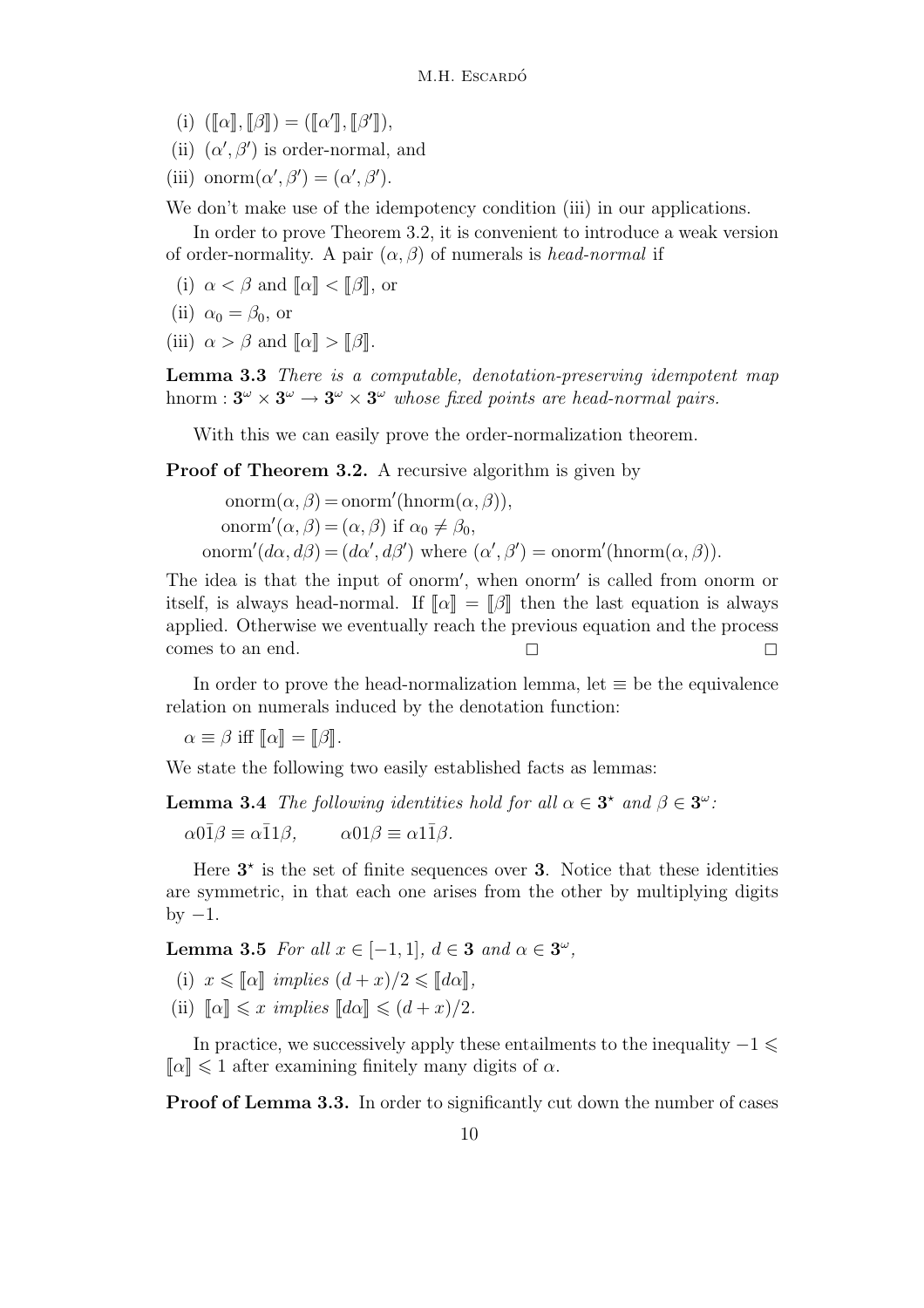in the definition of hnorm, given below, it is convenient to add the following natural conditions to its specification: If  $\text{hnorm}(\alpha, \beta) = (\alpha', \beta')$  then

- (i) hnorm $(\beta, \alpha) = (\beta', \alpha')$  (symmetry by twisting), and
- (ii) hnorm $(-\alpha, -\beta) = (-\alpha', -\beta')$  (symmetry by reflection).

Here  $-\alpha$  is the digit-wise complement (multiplication by  $-1$ ) of the numeral  $\alpha$ , which of course realizes the complement function on numbers.

We let hnorm $(\alpha, \beta)$  be  $(\alpha', \beta')$ , where  $\alpha'$  and  $\beta'$  are defined by cases as follows:

- (i)  $\alpha_0 = \beta_0$ : We can let  $(\alpha', \beta')$  be  $(\alpha, \beta)$  because the latter is head-normal.
- (ii)  $\alpha_0 = \overline{1}$  and  $\beta_0 = 0$ : Then  $\llbracket \alpha \rrbracket \leq 0$  and  $-1/2 \leq \llbracket \beta \rrbracket$ .
	- (a)  $\alpha_1 = \overline{1}$ : Then  $\|\alpha\| \leq -1/2$ .
		- $\alpha_2 \in {\overline{1}, 0}$  or  $\beta_1 \in \{0, 1\}$ : Then  $\lbrack \lbrack \alpha \rbrack \rbrack < -1/2$  or  $-1/2 < \lbrack \lbrack \beta \rbrack \rbrack$ . Hence  $\llbracket \alpha \rrbracket < \llbracket \beta \rrbracket$ . Thus  $(\alpha, \beta)$  is head-normal because  $\alpha < \beta$ . Therefore we can let  $(\alpha', \beta')$  be  $(\alpha, \beta)$ .
		- $\alpha_2 = 1$  and  $\beta_1 = \overline{1}$ : In order to get  $\alpha'$  and  $\beta'$  we apply the identities of Lemma 3.4 to  $\beta$  so that  $\alpha'$  and  $\beta'$  share the first digit and hence are head-normal:  $\alpha = \overline{1}\overline{1}1 \cdots =: \alpha'$  and  $\beta = 0\overline{1} \cdots \equiv \overline{1}1 \cdots =: \beta'.$
	- (b)  $\alpha_1 = 0$ : Then  $\llbracket \alpha \rrbracket \leq -1/4$ .
		- $\beta_1 = \overline{1}$ :  $\alpha = \overline{1}0 \cdots =: \alpha'$  and  $\beta = 0\overline{1} \cdots \equiv \overline{1}1 \cdots =: \beta'$ .
		- $\alpha_2 = 1$  (and  $\beta_1 \neq \overline{1}$ ):  $\alpha = \overline{1}01 \cdots \equiv \overline{1}1\overline{1} \cdots \equiv 0\overline{1}\overline{1} \cdots =: \alpha'$  and  $\beta = 0 \cdots =: \beta'.$
		- $\alpha_2 \in \{\overline{1},0\}$  and  $\beta_1 \in \{0,1\}$ : Then  $\llbracket \alpha \rrbracket < -1/4 \leq \llbracket \beta \rrbracket$ . Hence we can take  $(\alpha', \beta') = (\alpha, \beta)$ .
	- (c)  $\alpha_1 = 1$ :  $\alpha = \overline{1} \cdot \cdot \cdot = 0 \overline{1} \cdot \cdot \cdot =: \alpha'$  and  $\beta = 0 \cdot \cdot \cdot =: \beta'$ .
- (iii)  $\alpha_0 = \overline{1}$  and  $\beta_0 = 1$ : Then  $\llbracket \alpha \rrbracket \leq 0 \leq \llbracket \beta \rrbracket$ .
	- (a)  $\alpha_1 \in \{\overline{1}, 0\}$  or  $\beta_1 \in \{0, 1\}$ : Then  $\|\alpha\| < 0$  or  $0 < \|\beta\|$ . Hence we can take  $(\alpha', \beta') = (\alpha, \beta)$ .
	- (b)  $\alpha_1 = 1$  and  $\beta_1 = \overline{1}$ : We can take  $\alpha = \overline{1} \cdots \equiv 0 \overline{1} \cdots =: \alpha'$  and  $\beta = 1\overline{1} \cdots \equiv 01 \cdots =: \beta'.$
- (iv)  $\alpha_0 = 0$  and  $\beta_0 = \overline{1}$ : Symmetric to case (ii) by twisting.
- (v)  $\alpha_0 = 0$  and  $\beta_0 = 1$ : Symmetric to case (iv) by reflection.
- (vi)  $\alpha_0 = 1$  and  $\beta_0 = \overline{1}$ : Symmetric to case (iii) by twisting.
- (vii)  $\alpha_0 = 1$  and  $\beta_0 = 0$ : Symmetric to case (v) by twisting.

By construction, hnorm is denotation-preserving and its range consists of head-normal pairs. A simple inspection shows that it is also idempotent. (Notice that we need to look to at most three digits of each input of the head-normalization operator in order to generate the whole output.)  $\Box$ 

This shows that denotational equivalence, for *signed-digit* numerals, is a relation of finite character. Let ∼ be the least equivalence relation such that  $\alpha 0\overline{1}\beta \sim \alpha\overline{1}1\beta$ ,  $\alpha 01\beta \sim \alpha 1\overline{1}\beta$ .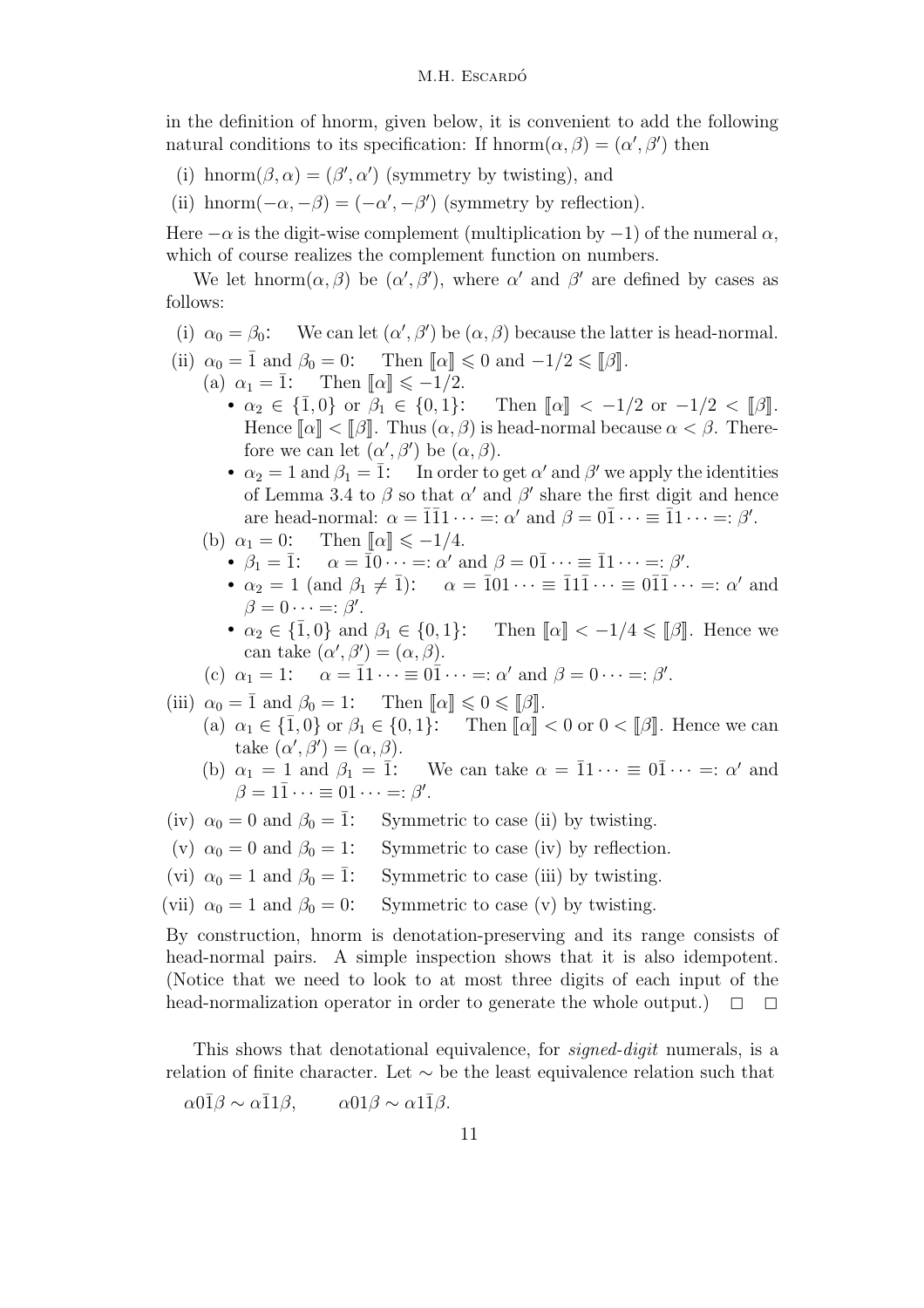It follows from Lemma 3.4 that  $\alpha \sim \beta$  implies  $\alpha \equiv \beta$ . Of course, the converse is not true. However, a weak form of the converse follows from Lemma 3.3.

**Corollary 3.6** If  $\alpha \equiv \beta$  then for every natural number k there are  $\alpha' \sim \alpha$ and  $\beta' \sim \beta$  with  $\alpha'_i = \beta'_i$  for each  $i < k$ .

## 3.2 Weak order-normalization

The following weak form of order-normalization is enough for many purposes. We say that a pair  $(\alpha, \beta)$  of numerals is *weakly order-normal* iff

 $\alpha \leq \beta$  and  $\llbracket \alpha \rrbracket \leq \llbracket \beta \rrbracket$ , or  $\alpha \geq \beta$  and  $\llbracket \alpha \rrbracket \geq \llbracket \beta \rrbracket$ .

As above, in order to obtain a weak normalization operator, it is enough to consider the following (further) weakening. A pair  $(\alpha, \beta)$  of numerals is *weakly* head-normal if

$$
\alpha \leq \beta
$$
 and  $[\![\alpha]\!] \leq [\![\beta]\!],$  or  $\alpha_0 = \beta_0$ , or  $\alpha \geq \beta$  and  $[\![\alpha]\!] \geq [\![\beta]\!].$ 

A simplification of the construction given in Lemma 3.3 produces a more efficient computable, denotation-preserving idempotent map whnorm :  $3^{\omega} \times$  $3^{\omega} \rightarrow 3^{\omega} \times 3^{\omega}$  whose fixed points are weakly head-normal pairs. We let whnorm $(\alpha, \beta)$  be  $(\alpha', \beta')$ , where  $\alpha'$  and  $\beta'$  are defined by cases as follows:

(i)  $\alpha_0 = \beta_0$ : Take  $(\alpha', \beta') = (\alpha, \beta)$ .

- (ii)  $\alpha_0 = \overline{1}$  and  $\beta_0 = 0$ : Then  $\llbracket \alpha \rrbracket \leq 0$  and  $-1/2 \leq \llbracket \beta \rrbracket$ .
	- (a)  $\alpha_1 = \overline{1}$ : Then  $\lbrack \lbrack \alpha \rbrack \rbrack \leq -1/2$ . Hence  $(\alpha, \beta)$  is weakly head-normal because  $\alpha < \beta$  and  $\llbracket \alpha \rrbracket \leq \llbracket \beta \rrbracket$ . We can thus take  $(\alpha', \beta') = (\alpha, \beta)$ .
	- (b)  $\alpha_1 = 0$ : Then  $\lbrack \lbrack \alpha \rbrack \rbrack \leq -1/4$ .
		- $\beta_1 = \overline{1}$ :  $\alpha = \overline{1} \overline{0} \cdots =: \alpha'$  and  $\beta = 0 \overline{1} \cdots \equiv \overline{1} \overline{1} \cdots =: \beta'.$
		- $\beta_1 \in \{0, 1\}$ : Then  $1/4 \leq \lbrack \lbrack \beta \rbrack \rbrack$  and  $\alpha < \beta$ , and hence we can take  $(\alpha', \beta') = (\alpha, \beta).$
- (iii)  $\alpha_0 = \overline{1}$  and  $\beta_0 = 1$ : Then  $\llbracket \alpha \rrbracket \leq 0 \leq \llbracket \beta \rrbracket$  and we can take  $(\alpha', \beta') =$  $(\alpha, \beta).$

The remaining cases are symmetric to the others by reflection or twisting as in the proof of Lemma 3.3. From this construction we see that, for the weak head-normalization operator, we only need to look to at most two digits of each input in order to generate the whole output.

# 4 Definition by cases on the reals

As a first application of order-normalization, we obtain a simple proof of an essentially well-known result.

**Proposition 4.1** There is a computable partial function cases :  $[-1, 1]^4 \rightarrow$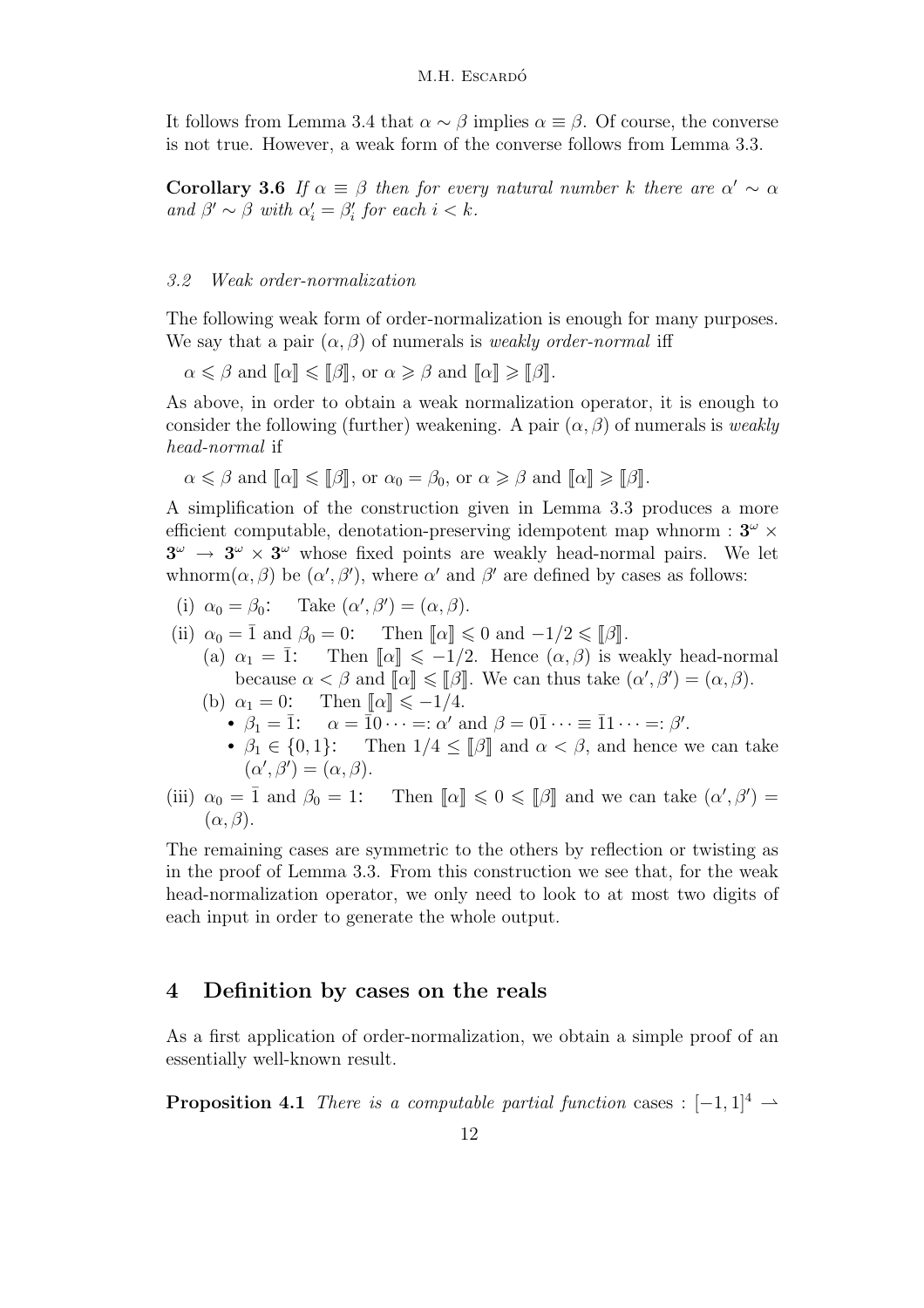$[-1, 1]$  such that

cases
$$
cases(x, t, y, z) = \begin{cases} y & \text{if } x < t \text{ or } y = z, \\ z & \text{if } x > t \text{ or } y = z, \end{cases}
$$

with domain of definition  $\{(x, t, y, z) | x = t \text{ implies } y = z\}.$ 

Proof. We first consider an analogous lexicographical case-analysis operator lexcases :  $(3^{\omega})^4 \rightarrow 3^{\omega}$  such that

$$
\operatorname{lexcases}(\alpha, \beta, \gamma, \delta) = \begin{cases} \gamma & \text{if } \alpha < \beta \text{ or } \gamma = \delta, \\ \delta & \text{if } \alpha > \beta \text{ or } \gamma = \delta, \end{cases}
$$

with domain of definition  $\{(\alpha, \beta, \gamma, \delta) | \alpha = \beta \text{ implies } \gamma = \delta \}.$  In order to compute lexcases( $\alpha, \beta, \gamma, \delta$ ), we can first output the greatest common prefix of  $\gamma$ and  $\delta$ . If it is finite then  $\gamma \neq \delta$  and hence we must have  $\alpha < \beta$  or  $\alpha > \beta$ . In the first case we output the remainder of  $\gamma$  and in the second the remainder of  $\delta$ . Now, a realizer for the numerical case-analysis operator is given by  $\phi(\alpha, \beta, \gamma, \delta) = \text{lexcases}(\alpha', \beta', \gamma', \delta')$  where  $(\alpha', \beta') = \text{onorm}(\alpha, \beta)$  and  $(\gamma', \delta') = \text{norm}(\gamma, \delta)$ . (Notice that the first occurrence of the the ordernormalization operator can be replaced by the more efficient weak ordernormalization operator, but that the second cannot.)  $\Box$ 

We now work with the domain  $3^{\infty} = 3^{\star} \cup 3^{\omega}$  of finite and infinite numerals ordered by prefix. The idea here is that finite numerals denote processes that produce finitely many digits and then diverge. In order to emphasize this point of view, finite numerals will be referred to as partial numerals. If one wishes allow processes that produce finitely many digits and then terminate, one can consider a termination symbol—but this possibility is outside the scope of the present discussion. In this framework, partial functions are modelled by total functions which map some total numerals to partial numerals.

If an index i is out of range in an expression such as  $\alpha_i$ , we adopt the convention that the value of the expression is ⊥. This is in accordance with the interpretation of finite numerals as partial numerals. We also adopt the notation  $\alpha^{(n)}$  defined by  $(\alpha^{(n)})_i = \alpha_{n+i}$ . In particular,  $\alpha^{(1)}$  is the "tail" of  $\alpha$ .

Lemma 4.2 The order-normalization operator constructed in Theorem 3.2 has a sequentially computable extension  $3^{\infty} \times 3^{\infty} \rightarrow 3^{\infty} \times 3^{\infty}$ .

We are not particularly interested in the precise behaviour of the operator at partial numerals. The same is true for the operators defined below. What is important here is that it is extended in such a way that one obtains a sequentially computable function.

**Proof.** The recursive definition of the order-normalization operator given in the proof of Theorem 3.2 clearly applies to the case in which one admits partial numerals, and it is manifestly sequential. The same applies to the construction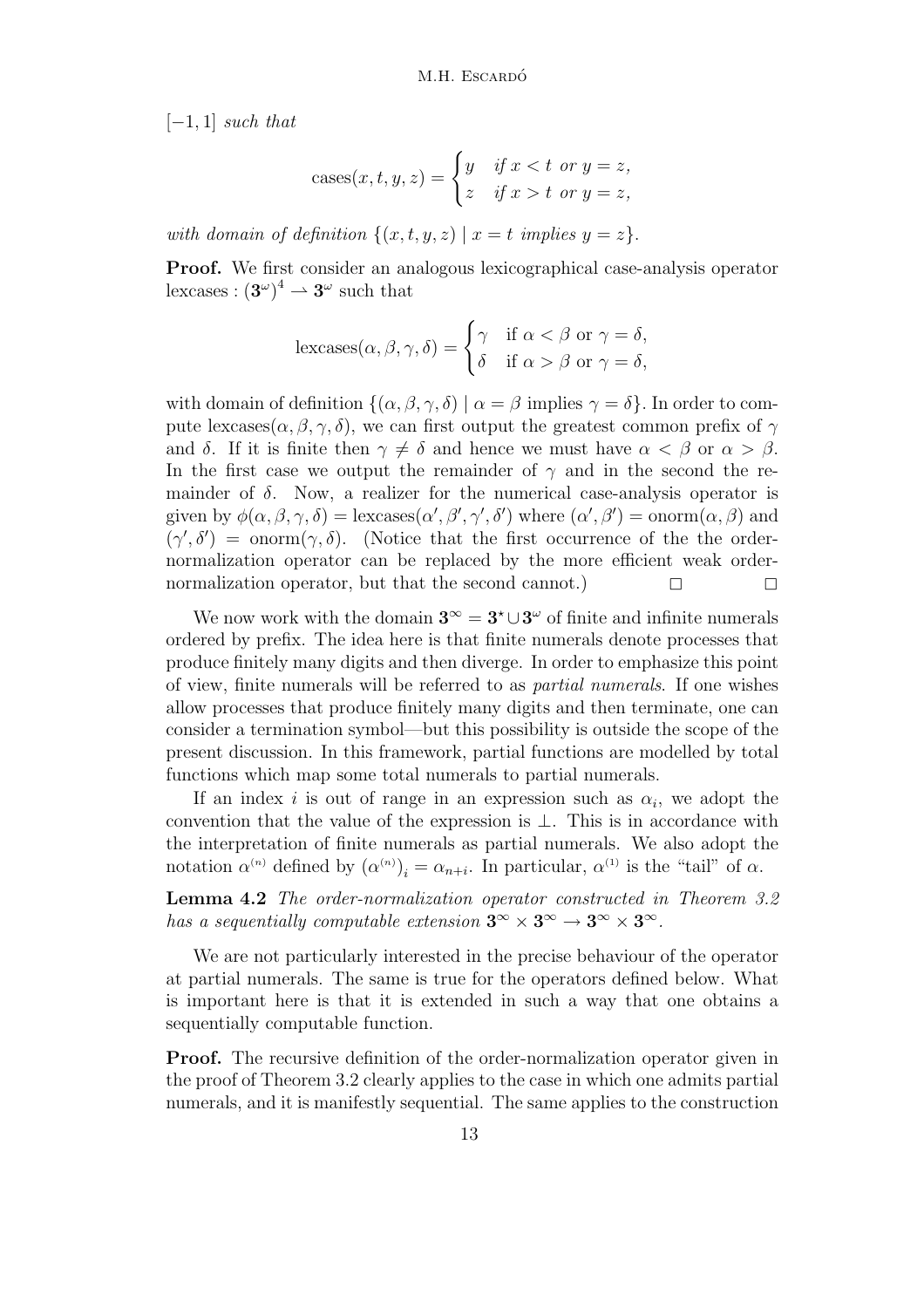of the auxiliary function hnorm defined in the proof of Lemma 3.3, as it consists of a case analysis which examines digits of the first and second argument in an alternated and hence sequential fashion.  $\square$ 

Let  $\mathcal B$  be the flat domain {true, false}<sub>⊥</sub> of truth values.

**Lemma 4.3** There is a sequentially computable function  $(\alpha, \beta) \mapsto (\alpha \leq \beta)$ :  $3^{\infty} \times 3^{\infty} \to \mathcal{B}$  such that for all total numerals  $\alpha$  and  $\beta$ ,

$$
(\alpha <_{\perp} \beta) = \begin{cases} \text{true} & \text{if } [\![\alpha]\!] < [\![\beta]\!], \\ \text{false} & \text{if } [\![\alpha]\!] > [\![\beta]\!]. \end{cases}
$$

Proof. Since we can first apply the sequential order-normalization operator, it is enough to define a sequential lexicographical inequality relation:

$$
(\alpha <_{\perp} \beta) = \text{if } (\alpha_0 = \beta_0) \text{ then } \alpha^{(1)} <_{\perp} \beta^{(1)} \text{ else } \alpha_0 < \beta_0. \square
$$

**Lemma 4.4** There is a sequentially computable map ppif :  $B \times 3^{\infty} \times 3^{\infty} \rightarrow 3^{\infty}$ such that for all total numerals  $\alpha$  and  $\beta$ ,

$$
[\![\operatorname{ppif}(p,\alpha,\beta)]\!] = \begin{cases} [\![\alpha]\!] & \text{if } p = \text{true} \text{ or } [\![\alpha]\!] = [\![\beta]\!], \\ [\![\beta]\!] & \text{if } p = \text{false} \text{ or } [\![\alpha]\!] = [\![\beta]\!]. \end{cases}
$$

**Proof.** Since we can first order-normalize  $(\alpha, \beta)$ , we can assume w.l.o.g. that  $\llbracket \alpha \rrbracket = \llbracket \beta \rrbracket$  iff  $\alpha = \beta$ , and hence define ppif by

ppif $(p, \alpha, \beta) =$ if $(\alpha_0 = \beta_0)$  then  $\alpha_0 \cdot$ ppif  $(p, \alpha^{(1)}, \beta^{(1)})$  else if p then  $\alpha$  else  $\beta$ .

 $\Box$ 

 $\Box$ 

Corollary 4.5 A sequentially computable extension of the the numerical caseanalysis operator to partial numerals can be defined by

cases
$$
(x,t,y,z) = \text{ppif } x <_{\perp} t \text{ then } y \text{ else } z.
$$

# 5 Concluding remarks

We developed a general effective and sequential cases-analysis operator for which the cases consist of (in)equalities between real numbers. The construction is based on order-normalization, a partial inequality relation, and a pseudo-parallel conditional. We have to admit that the pseudo-parallel conditional is probably as inefficient as the truly parallel conditional, because both branches have to be evaluated and compared always. However, parallelism (or dovetailing) is completely avoided, so that implementations in sequential programming languages are possible.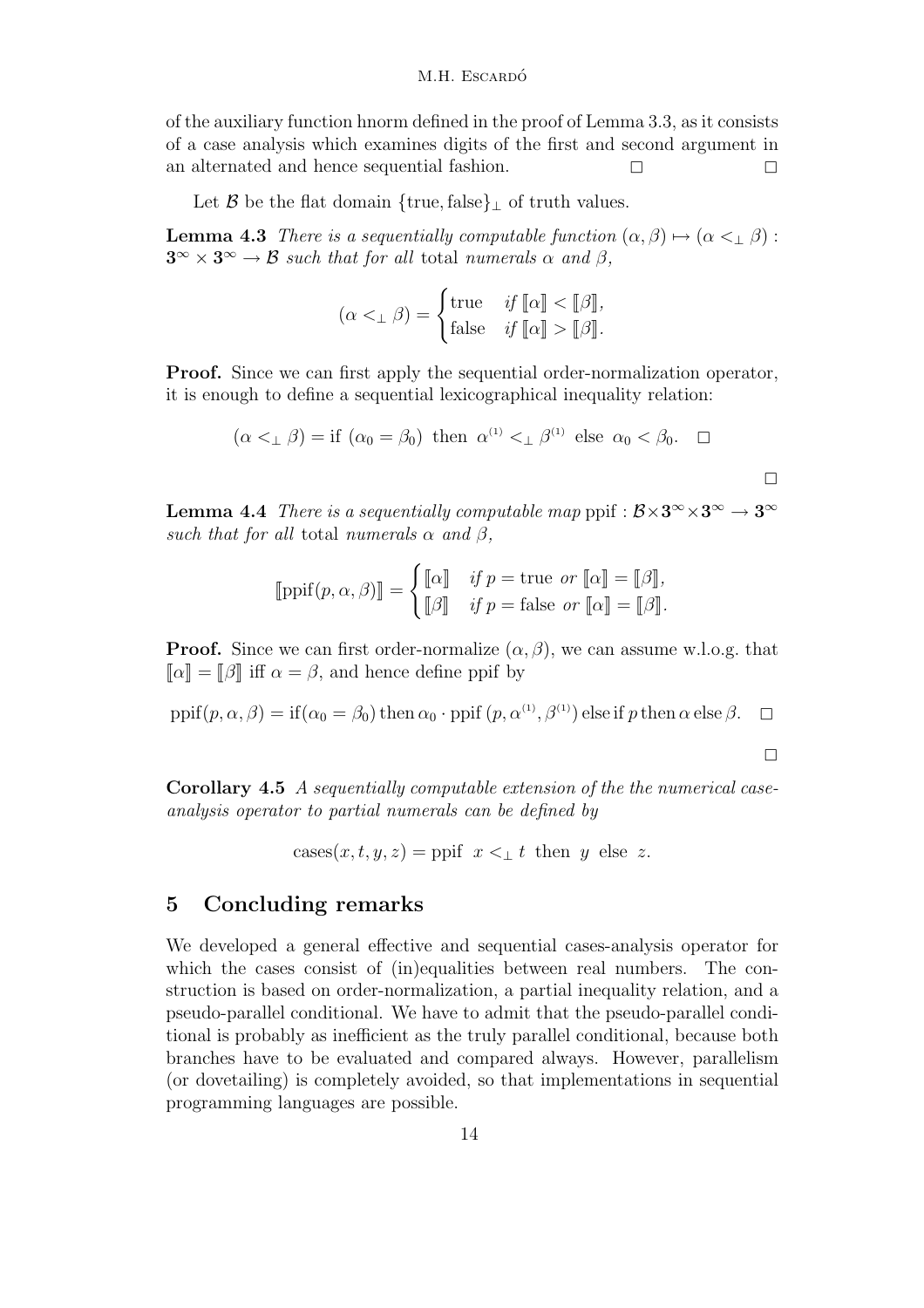#### M.H. Escardó

The approach to real number computation via signed-digit numerals is highly *intensional*. The author conjectures that parallelism is unavoidable in extensional domain-theoretic approaches to real number computation such as the one investigated in [7].

The results on order-normalization used to obtain the case-analysis operator are interesting in their own right. In particular, they show that one can always assume without loss of generality that any two numerals that denote the same number are themselves the same.

#### Acknowledgement

I benefited from remarks by Alex Simpson on a previous version of this paper.

# References

- [1] S. Abramsky and A. Jung. Domain theory. In S. Abramsky, D.M. Gabbay, and T.S.E Maibaum, editors, Handbook of Logic in Computer Science, volume 3, pages 1–168. Clarendon Press, Oxford, 1994.
- [2] A. Avizienis. Binary-compatible signed-digit arithmetic. In AFIPS Conference Proceedings, volume 1 of 26, pages 663–672, 1964.
- [3] H.J. Boehm and R. Cartwright. Exact real arithmetic: Formulating real numbers as functions. In Turner. D., editor, Research Topics in Functional Programming, pages 43–64. Addison-Wesley, 1990.
- [4] H.J. Boehm, R. Cartwright, M. Riggle, and M.J. O'Donnel. Exact real arithmetic: A case study in higher order programming. In ACM Symposium on Lisp and Functional Programming, 1986.
- [5] L.E.J. Brouwer. Besitzt jede reelle Zahl eine Dezimalbruchentwicklung? Math Ann, 83:201–210, 1920.
- [6] A. Cauchy. Sur les moyens d'éviter les erreurs dans les calculs numériques. Comptes Rendus 11, pages 789–798, Paris 1840. Republished in: Augustin Cauchy, Œvres complètes, 1ére série, Tome V, pp 431–442.
- [7] M.H. Escardó. *PCF extended with real numbers: A domain-theoretic approach* to higher-order exact real number computation. PhD thesis, Imperial College of the University of London, November 1996. Technical Report ECS-LFCS-97- 374, Department of Computer Science, University of Edinburgh. Available at http://www.dcs.ed.ac.uk/lfcsreps/EXPORT/97/ECS-LFCS-97-374/index.html.
- [8] P. Di Gianantonio. A functional approach to computability on real numbers. PhD thesis, University of Pisa, 1993. Technical Report TD 6/93.
- [9] P. Di Gianantonio. A golden ratio notation for the real numbers. Technical Report CS-R9602, CWI Amsterdam, 1996.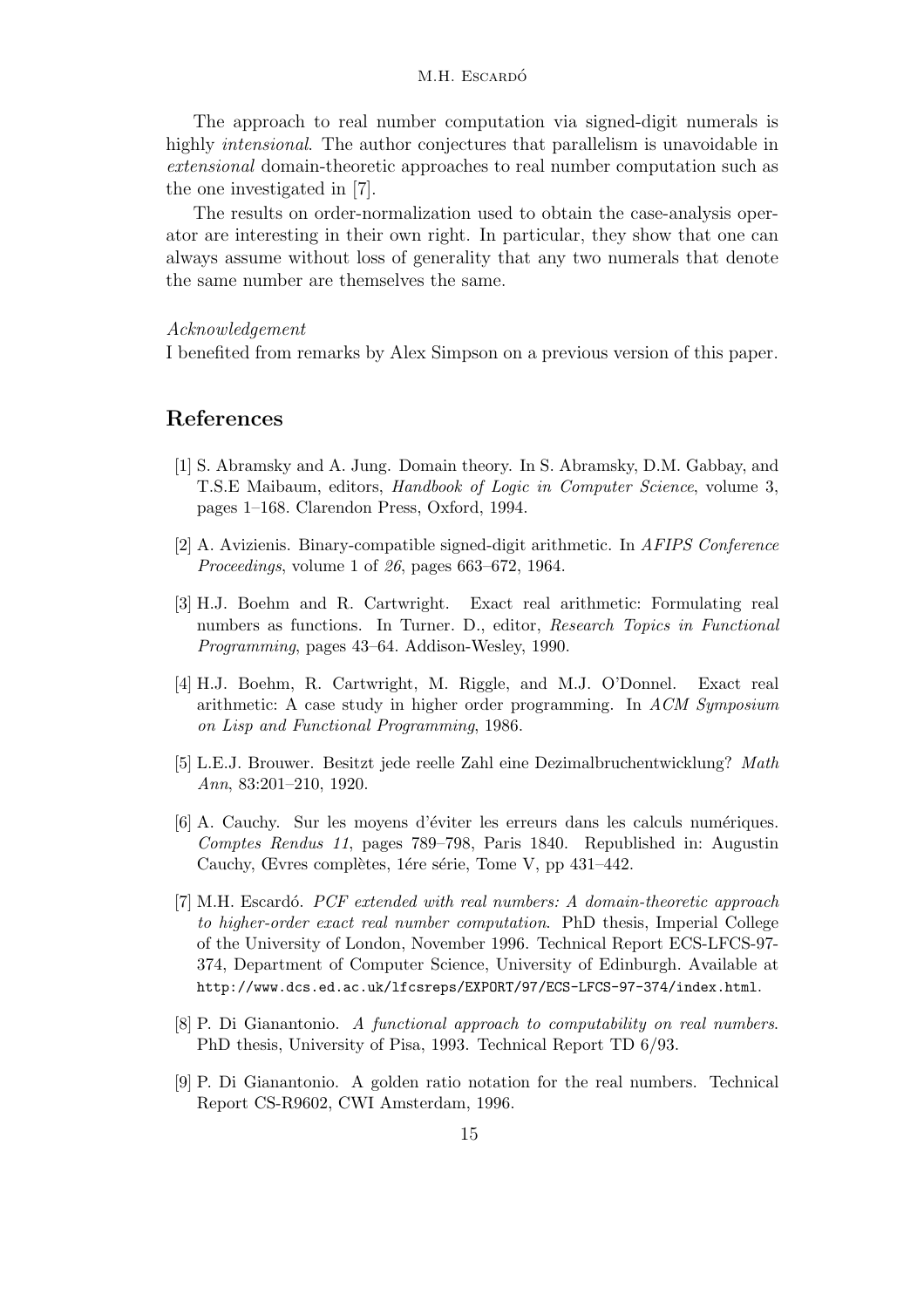- [10] P. Di Gianantonio. Real number computability and domain theory. Information and Computation, 127(1):11–25, 1996.
- [11] C.A. Gunter. Semantics of Programming Languages—Structures and Techniques. The MIT Press, London, 1992.
- [12] S.C. Kleene. Introduction to Metamathematics. North-Holland, Amsterdam, 1952.
- [13] Ker-I Ko. Complexitity Theory of Real Functions. Birkhauser, Boston, 1991.
- [14] J. Leslie. The Philosophy of Arithmetic. Edinburgh, 1817.
- [15] N.Th. M¨uller. Subpolynomial complexity classes of real functions and real numbers. In Laurent Kott, editor, Proceedings of the 13th International Colloquium on Automata, Languages, and Programming, volume 226 of Lecture Notes in Computer Science, pages 284–293, Berlin, 1986. Springer.
- [16] G.D. Plotkin. LCF considered as a programming language. Theoretical Computer Science, 5(1):223–255, 1977.
- [17] G.D. Plotkin.  $\mathbb{T}^{\omega}$  as a universal domain. *Journal of Computer and System* Sciences, 17:209–236, 1978.
- [18] G.D. Plotkin. Domains. Post-graduate lectures in advanced domain theory, Department of Computer Science, University of Edinburgh. Available at http://hypatia.dcs.qmw.ac.uk/sites/other/domain.notes.other, 1983.
- [19] H. Rogers. Theory of Recursive Functions and Effective Computability. McGraw-Hill, New York, 1967.
- [20] D. S. Scott. A type-theoretical alternative to CUCH, ISWIM and OWHY. Theoretical Computer Science, 121:411–440, 1993. Reprint of a manuscript produced in 1969.
- [21] A. Simpson. Lazy functional algorithms for exact real functionals. In Mathematical Foundations of Computer Science 1998. To appear. Available at http://www.dcs.ed.ac.uk/home/als/Research/.
- [22] M.B. Smyth. Topology. In S. Abramsky, D. M. Gabbay, and T.S.E. Maibaum, editors, Handbook of Logic in Computer Science, volume 1, pages 641–761. Clarendon Press, Oxford, 1992.
- [23] Ph. Sünderhauf. *Discrete Approximation of Spaces*. PhD thesis, Technishe Hochschule Darmstadt, 1994.
- [24] A. Turing. A correction. The London Mathematical Society, 43:544–546, 1937.
- [25] A. Turing. On computable numbers, with an application to the Entscheindungproblem. The London Mathematical Society, 42:230–265, 1937.
- [26] K. Weihrauch. A simple introduction to computable analysis. Technical Report 171–7/1995, FernUniversität, 1995.